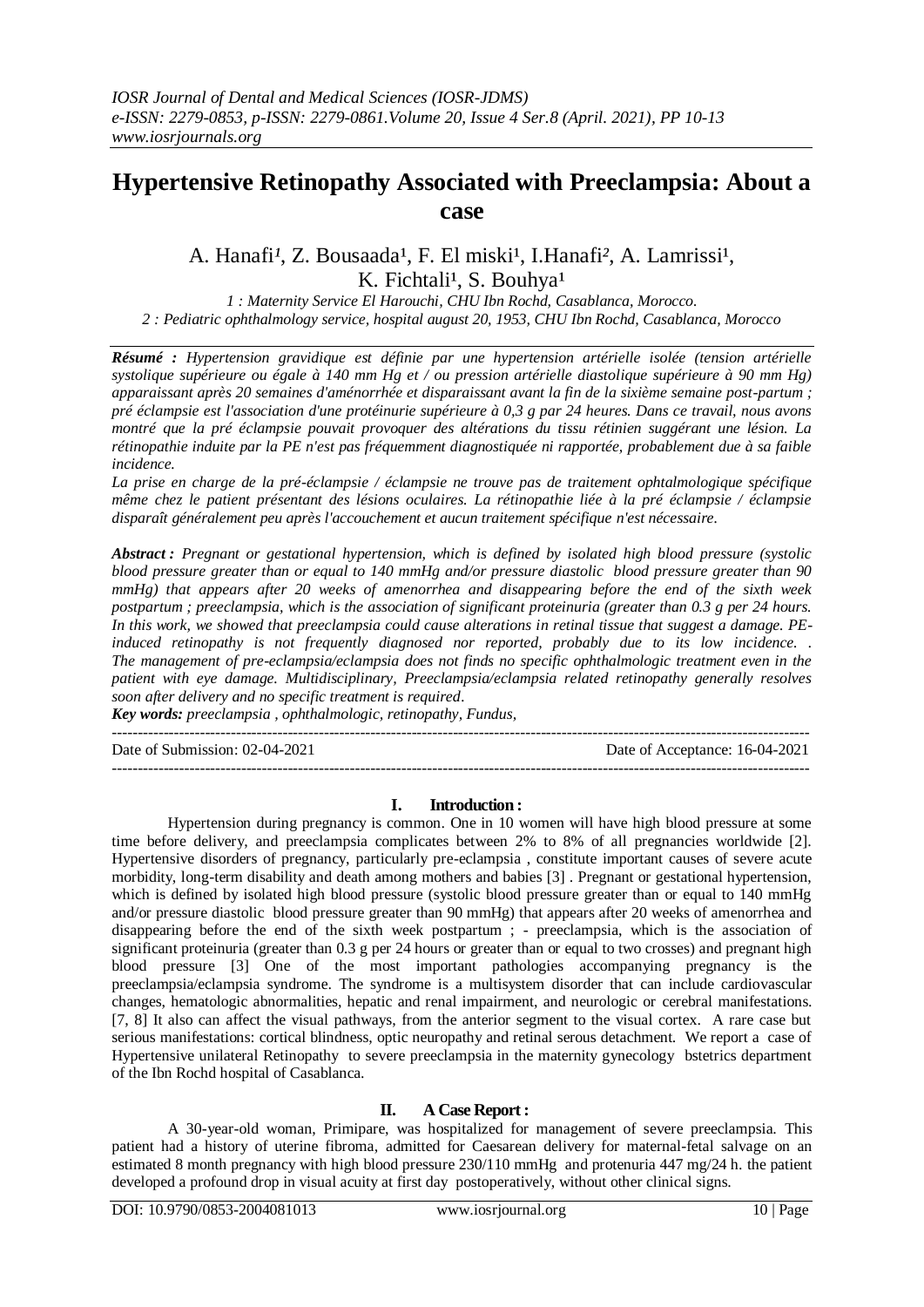**Ophthalmological Examination:**

**Retinography for 2 eyes [Figure 1]:**



**Figure1:** Retinography of both eyes on initial examination showing hemorrhages in flames (blue arrow), Cottony nodules (white arrow), stellar exudates (yellow arrow), and papilloedema (black arrow).

## **Macular OCT [Figure 2] :**



**Figure 2 :** Macular OCT of both eyes showing a left retinal serous detachment containing hyper-reflective spots (red star) associated with intra-retinal cystic stalls ( yellow star).

With biological examination without abnormality, the patient has been managed in intensive care under antihypertensive treatment :

- Nicardipine 20 mg : 1cp x 3/day
- Methyldopa 500 mg : 1cp x 3/day
- Nicardipine at self-pushing syringe if Blood pressure > 160/110 mmHg

The patient's blood pressure has progressed well under treatment ; Complete regression of hypertensive retinopathy and retinal serous detachment at 2 months later Figure 3 and figure 4.

Retinography and Macular OCT after 2 month :



**Figure 3:** Complete regression of hypertensive retinopathy and retinal serous detachment in the left eye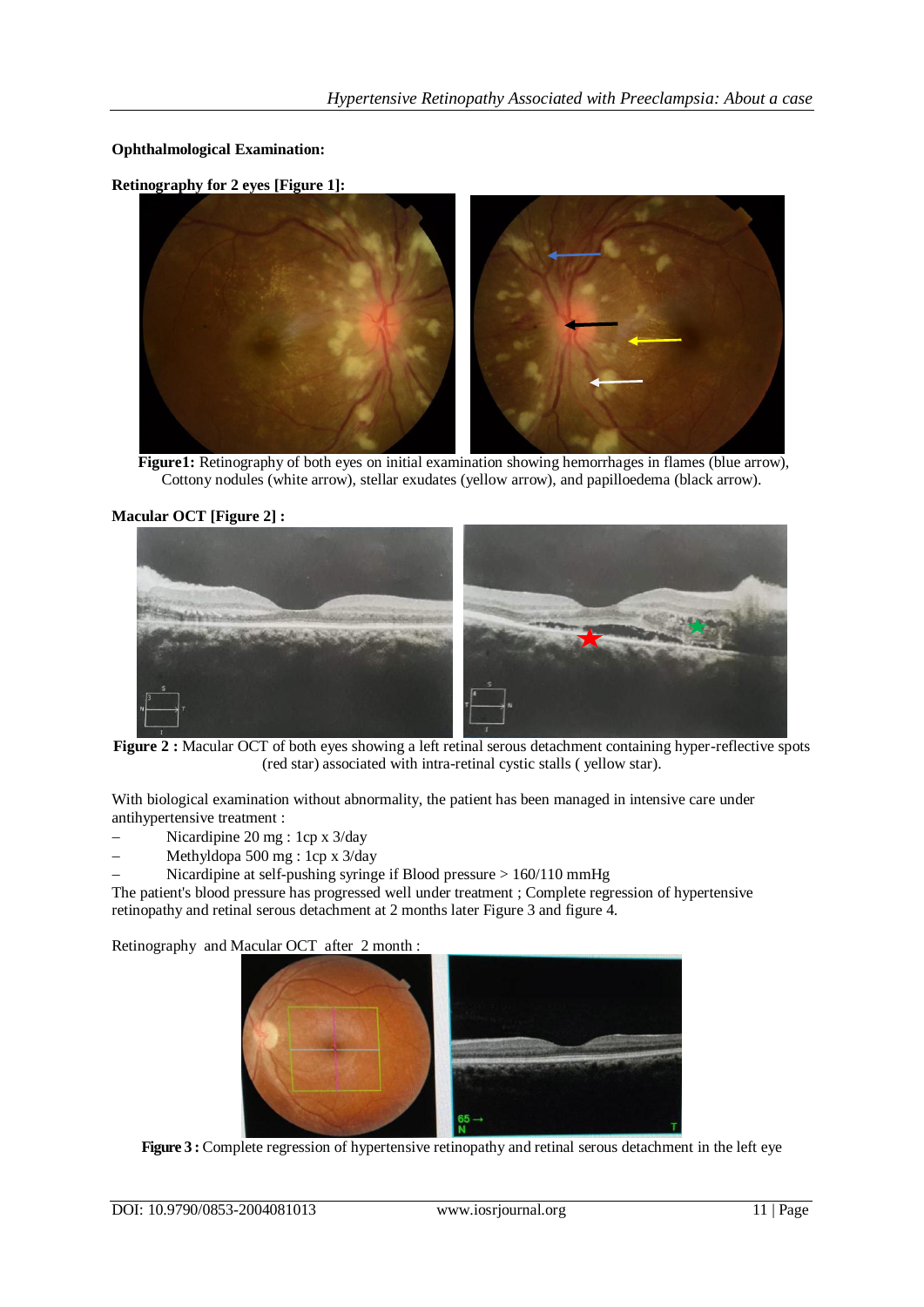

**Figure 4 :** Complete regression of hypertensive retinopathy in the right eye.

## **III. Discussion**

PE is a major and growing contributor to adverse health outcomes and health care costs for women and their children in the US. In fact, recent studies have suggested that mortality and morbidity associated with maternal conditions have been growing in the US despite the fact that it has been falling in all other Organisation for Economic Co-operation and Development countries in the past two decades [4, 5]. In this work, we showed that preeclampsia could cause alterations in retinal tissue that suggest a damage. PE is a multifactorial complication in pregnancy, and is under intense study to define its possible pathophysiology; however, there is a lack of information about what happen in patients after suffering this complication. PE-induced retinopathy is not frequently diagnosed nor reported, probably due to its low incidence [6]. The eyes are rarely examined in hypertensive disorders in pregnancy unless complications like severe pre-eclampsia or eclampsia are seen.

The management of pre-eclampsia/eclampsia does not finds no specific ophthalmologic treatment even in the patient with eye damage. Multidisciplinary, it is carried out by gynecologists and obstetricians, Cardiologists or anesthesiologists who administer the appropriate treatment. Compared to others environment, the ophthalmological consultation which has its place, highlighted in the literature through the help of the the obstetrician, is not the same as the decision making often solicited in our context, that in the presence of the eyes symptoms [7]. Hypertensive retinopathy ahfected by hypertension extends to involve the vasculature of the retina, choroids and optic nerve head [10].

At the pathophysiologic level, the primary response of the retinal vasculature to systemic arterial hypertension is vascular narrowing. This response to an increased blood pressure leads to focal or diffuse vasoconstriction. In addition, extravasation of fluid to the extravascular spaces occurs as a result of increased vascular permeability. Resultant retinal changes may manifest as decreased retinal to vein ratio, cotton wool spots, hemorrhages, Elschnig spots and serous retinal detachments [10, 11].

Jaffe and Schatz, found a significant relationship between reduced arteriole to vein ratio and preeclampsia, suggesting retinal vasospasm and resistance to blood flow as a possible explanation for visual symptoms [12].

Retinal changes due to severe preeclampsia are similar to the changes of hypertensive retinopathy without the organic changes of arteriolosclerosis[10,13].

Severe arteriolar spasm is the most common fundoscopic finding, occurring in 70% of preeclampsia cases. As a result of this spasm, retinal vessels appear like a corkscrew or a beaded pearl necklace. Other fundoscopic features include arteriovenous crossings, hard and cotton-like exudates, retinalhemorrhages and optic head swelling[13,14].

Preeclampsia/eclampsia related retinopathy generally resolves soon after delivery and no specific treatment is required [10,14].

## **IV. Conclusion :**

Pre-eclampsia/eclampsia is a serious condition for the mother and her future baby. It is accompanied by sometimes eye damage, but mostly retinal damage it is very important to be vigilant about the rare and serious conditions that may occur in pregnant women with visual complaints. It would be peremptory to say that any Pre-eclamptic/eclamptic pregnant woman admitted to the hospital will have to benefit at the entrance and at intervals regular repeated ophthalmological consultations with realization of the eye fundus each time in a way that is systematic.

#### **Declaration of competing interest**

The authors report no declarations of interest.